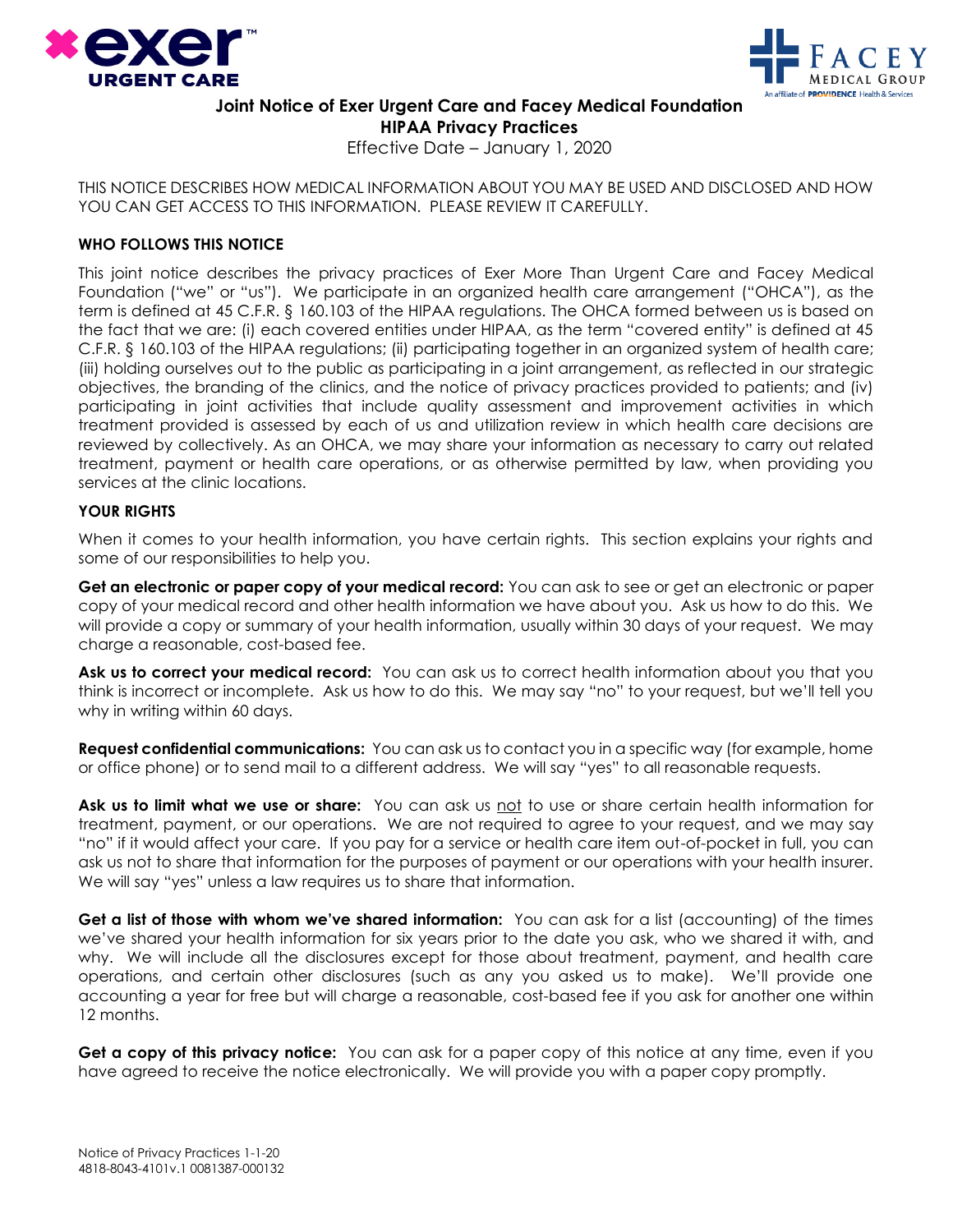**Choose someone to act for you:** If you have given someone medical power of attorney or if someone is your legal guardian, that person can exercise your rights and make choices about your health information. We will make sure the person has this authority and can act for you before we take any action.

**File a complaint if you feel your rights are violated:** You can complain if you feel we have violated your rights by contacting us using the information below. You can also file a complaint with the U.S. Department of Health and Human Services Office for Civil Rights by sending a letter to 200 Independence Avenue, S.W., Washington D.C. 20201, calling 1-877-696-6775, or visiting [www.hhs.gov/ocr/privacy/hipaa/complaints/.](http://www.hhs.gov/ocr/privacy/hipaa/complaints/) We will not retaliate against you for filing a complaint.

# **YOUR CHOICES**

**For certain health information, you can tell us your choices about what we share.** If you have a clear preference for how we share your information in the situations described below, talk to us. Tell us what you want us to do, and we will follow your instructions.

In these cases, you have both the right and choice to tell us to: (1) Share information with your family, close friends, or others involved in your care; (2) Share information in a disaster relief situation. If you are not able to tell us your preference, for example if you are unconscious, we may go ahead and share your information if we believe it is in your best interest. We may also share your information when needed to lessen a serious and imminent threat to health or safety.

In these cases, we never share your information unless you give us written permission: marketing purposes, sale of your information, and most sharing of psychotherapy notes.

In the case of fundraising: We may contact you for fundraising efforts, but you can tell us not to contact you again.

## **OUR USES AND DISCLOSURES**

### **We typically use or share your health information in the following ways:**

Treat you: We can use your health information and share it with other professionals who are treating you. For example, a doctor treating you for an injury asks another doctor about your overall condition.

Run our organization: We can use and share your health information to run our practice, improve your care, and contact you when necessary. For example, we use health information about you to manage your treatment and services.

Bill for your services: We can use and share your health information to bill and get payment. For example, we give information about you to your health insurance plan so it will pay for your services.

### **How else can we use or share your health information?**

We are allowed or required to share your information in other ways – usually in ways that contribute to the public good, such as public health and research. We have to meet many conditions in the law before we can share your information for these purposes. For more information see [www.hhs.gov/ocr/privacy/hipaa/understanding/consumers/index.html.](http://www.hhs.gov/ocr/privacy/hipaa/understanding/consumers/index.html)

Help with public health and safety issues: We can share health information about you for certain situations such as (1) preventing disease; (2) helping with product recalls; (3) reporting adverse reactions to medications; (4) reporting suspected abuse, neglect or domestic violence; (5) preventing or reducing a serious threat to anyone's health or safety.

Do research: We can use or share your information for health research.

Comply with the law: We will share information about you if state or federal laws required it, including with the Department of Health and Human Services if it wants to see that we're complying with federal privacy law.